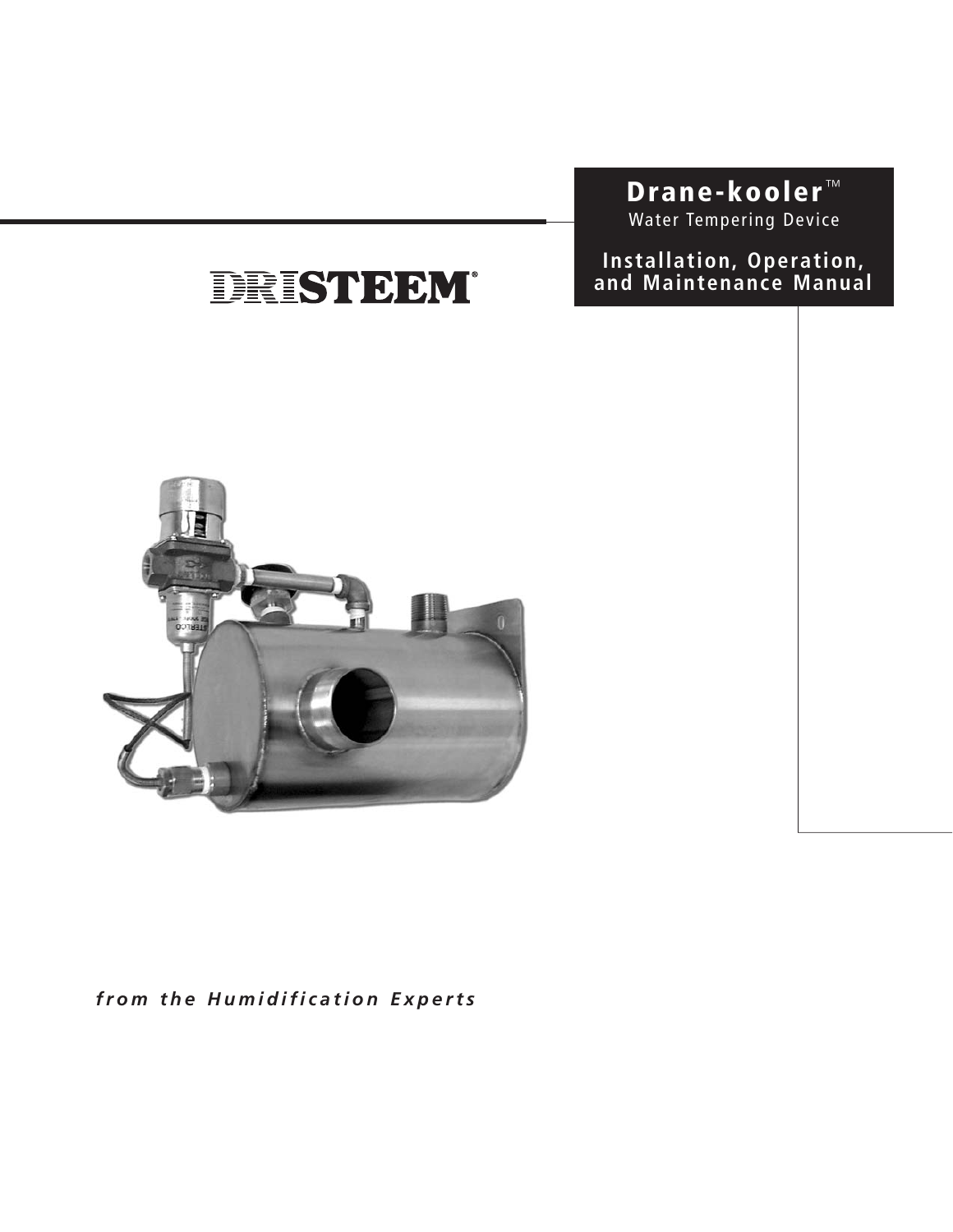### **Table of contents**

| <b>Overview</b>                    |
|------------------------------------|
|                                    |
|                                    |
|                                    |
| <b>Installation</b>                |
|                                    |
|                                    |
|                                    |
| <b>Operation</b>                   |
|                                    |
| <b>Maintenance/Troubleshooting</b> |
| Maintenance and troubleshooting 10 |
| <b>Replacement parts</b>           |
|                                    |
| Warranty                           |
|                                    |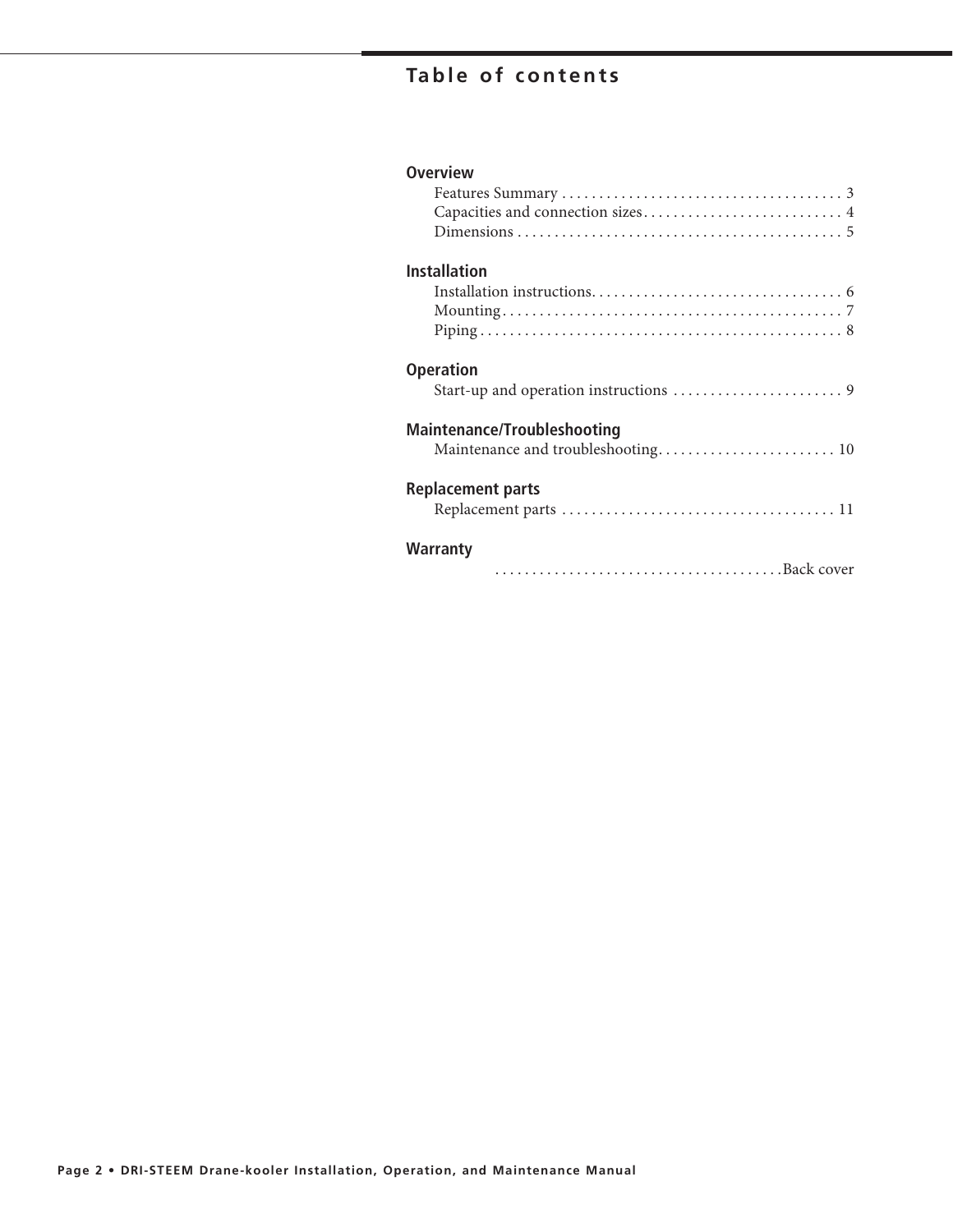### **Features summary**

#### **Cool discharged hot water**

Drane-kooler is a water tempering device that mixes cold water with hot water discharged from various types of equipment, such as a humidifier, to reduce the discharged water temperature before it enters a municipal sewer system.

There are two reasons to use a water tempering device. First, most municipalities prohibit draining water hotter than 140 °F (60 °C) into their sewer systems. And second, PVC drain pipes are susceptible to damage from water that is too hot. When faced with either of these situations, Drane-kooler is the solution!

#### **Horizontal design**

A space-efficient horizontal orientation and side drain outlet provide enough clearance to allow the Drane-kooler to be mounted directly underneath DRI-STEEM humidifiers, saving footprint space while allowing room for pitched drain piping.

#### **How it works: hot + cold = tempered!**

- 1. Hot water discharged from a humidifier or other appliance enters the Drane-kooler through piping connected to the top threaded connection. A vacuum breaker prevents backflow into potable water systems.
- 2. Cold water enters through the temperature-actuated valve. The valve and the Drane-kooler's straightforward design ensure efficient mixing of hot and cold water. The valve's sensor, located near the outlet, ensures that water leaving the Drane-kooler is 140 °F (60 °C) or less before entering the municipal sewer system.
- 3. Tempered water at 140 °F (60 °C) or less exits through the side outlet for safe discharge into a municipal sewer system or PVC pipe.

#### **Reliable, non-electric valve**

The temperature-actuated valve is time-tested to be reliable and maintenance-free. And because it is non-electric, no wiring is required!

#### **Multiple mounting options**

The Drane-kooler can be mounted by attaching the integral mounting plate to a wall, by attaching the mounting plate to an adjustable floor stand, or by using an assembly for suspension mounting. These multiple mounting options provide capability for the Drane-kooler to be properly supported and not secured entirely by piping.

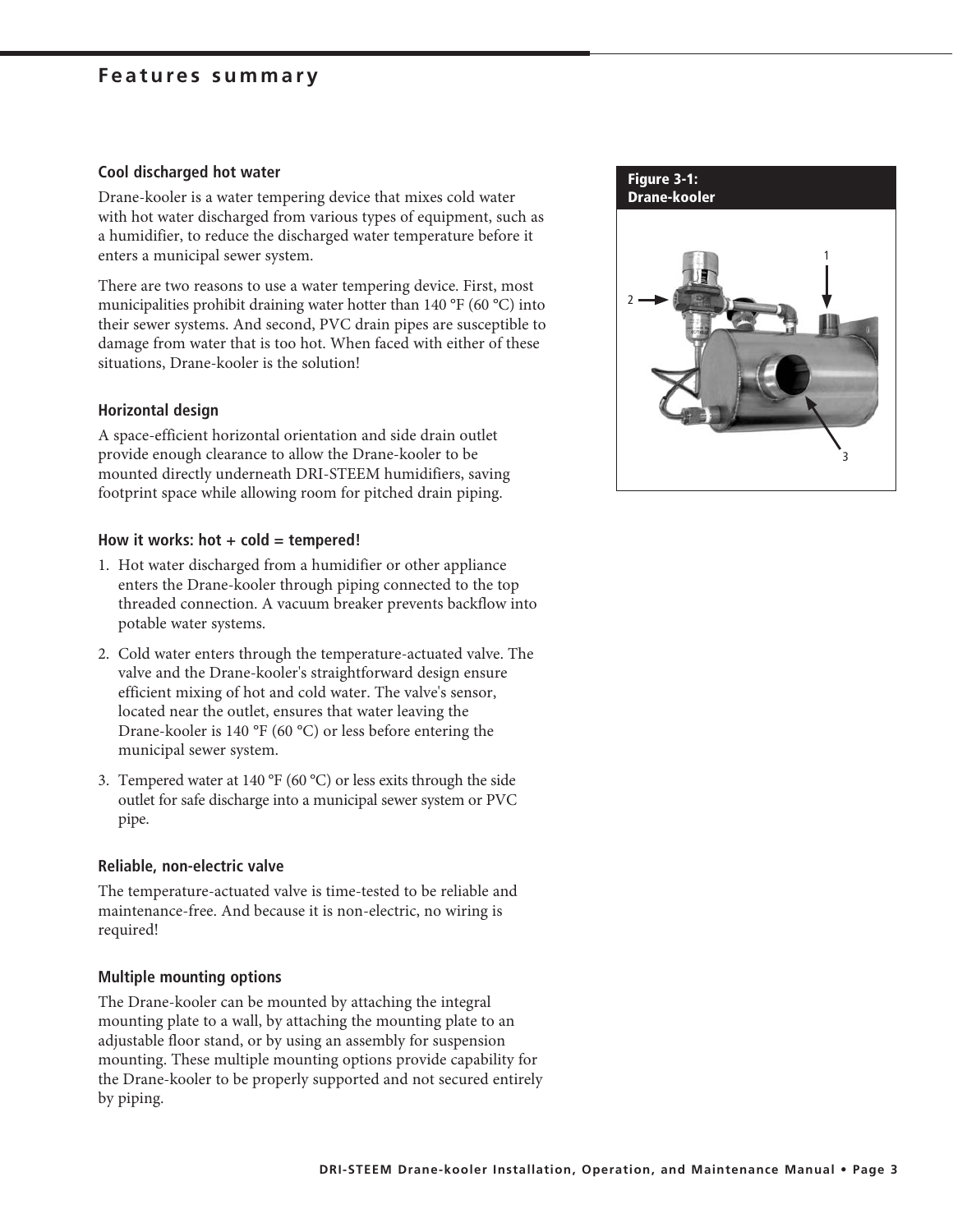### **Capacities and connection sizes**



| Table 4-1:<br><b>Drane-kooler connections</b> |                         |  |  |
|-----------------------------------------------|-------------------------|--|--|
| Hot water inlet<br>connection                 | 1" (DN25) pipe thread   |  |  |
| Tempered water<br>outlet connection           | 2" (DN50) pipe thread   |  |  |
| Cold water supply<br>connection               | 3/8" (DN10) pipe thread |  |  |

| <b>Table 4-2:</b><br><b>Drane-kooler capacities*</b> |                          |      |                            |     |
|------------------------------------------------------|--------------------------|------|----------------------------|-----|
|                                                      | <b>Maximum flow rate</b> |      | <b>Maximum temperature</b> |     |
|                                                      | U.S. qpm                 | L/m  | ۰F                         | °C  |
| Hot water inflow                                     | 6                        | 22.7 | 212                        | 100 |
| Cold water inflow**                                  | 6                        | 22.7 | 70                         | 21  |
| Tempered water outflow                               | 12                       | 45.4 | 140                        | 60  |
|                                                      |                          |      |                            |     |

#### **Note:**

This table applies only if one humidifier is connected to one Drane-kooler, with no more than 10' (3m) of vertical dimension between the Drane-kooler and the humidifier.

\*\* Cold water inflow pressure must be between 25 psi and 80 psi (172 kPa and 552 kPa).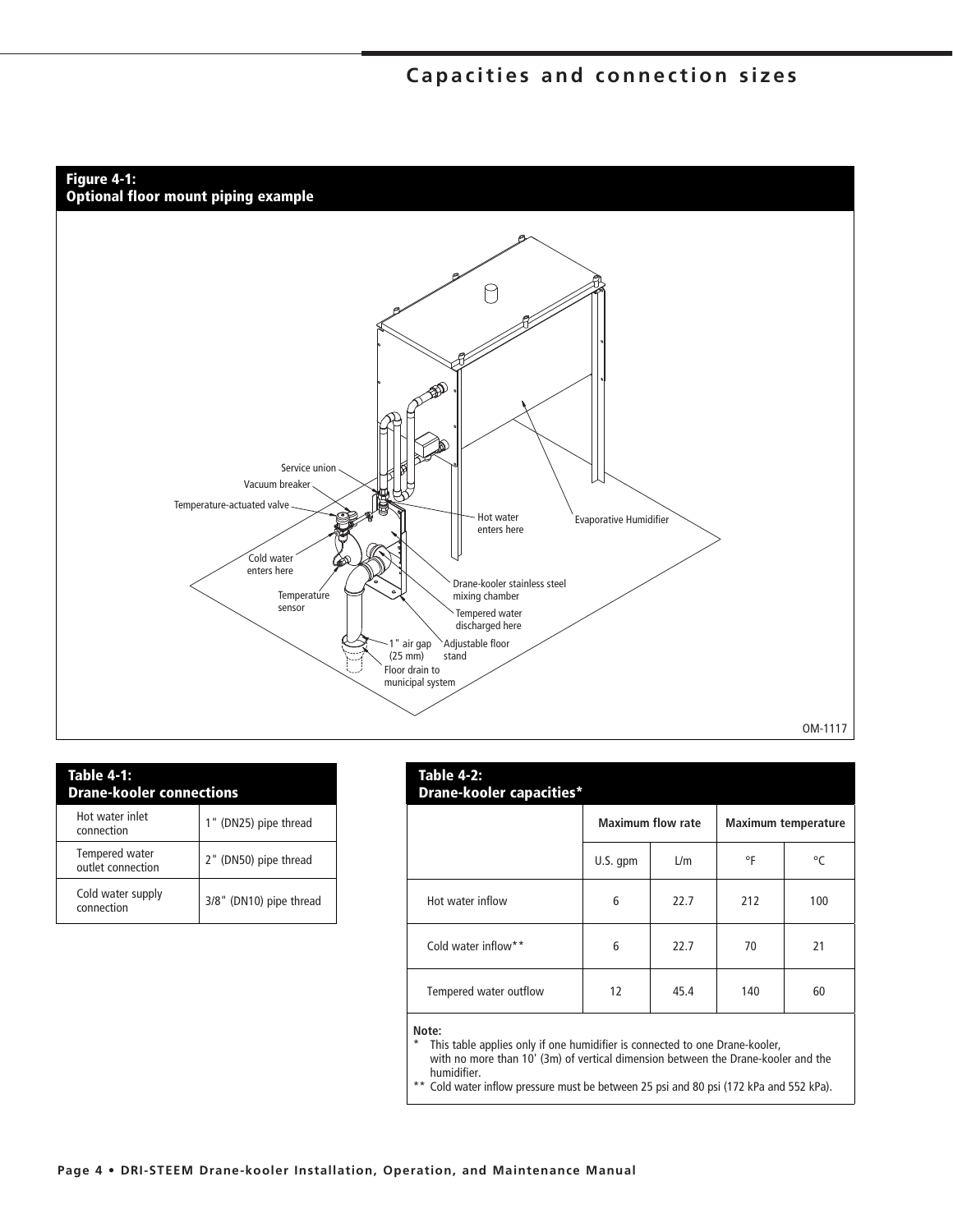### **Drane-kooler dimensions**



| <b>Table 5-1:</b><br><b>Drane-kooler dimensions</b> |                                                                                                          |                |            |
|-----------------------------------------------------|----------------------------------------------------------------------------------------------------------|----------------|------------|
|                                                     | <b>Description</b>                                                                                       | inches         | mm         |
| A                                                   | Height with floor stand<br>(from floor to top of hot water inlet in 1" [25 mm] increments)               | 8.25 to 12.25  | 210 to 312 |
|                                                     | Height with floor stand and extension<br>(from floor to top of hot water inlet in 1" [25 mm] increments) | 13.25 to 20.25 | 337 to 515 |
| B                                                   | Height from bottom of tank to top of hot water inlet                                                     | 7.5            | 191        |
| C                                                   | Height from bottom of tank to top of valve                                                               | 10.5           | 268        |
| D                                                   | Height from top of hot water inlet to top of valve                                                       | 3.0            | 76         |
| E                                                   | Height from bottom of tank to center of mounting hole                                                    | 6.25           | 159        |
| F                                                   | Height from bottom of tank to center of tempered water outlet                                            | 3.0            | 76         |
| G                                                   | Width of tank and tempered water outlet                                                                  | 7.5            | 191        |
| H                                                   | Width of mounting plate holes, center to center                                                          | 4.0            | 102        |
| J                                                   | Length, from valve inlet to mounting plate                                                               | 12.0           | 305        |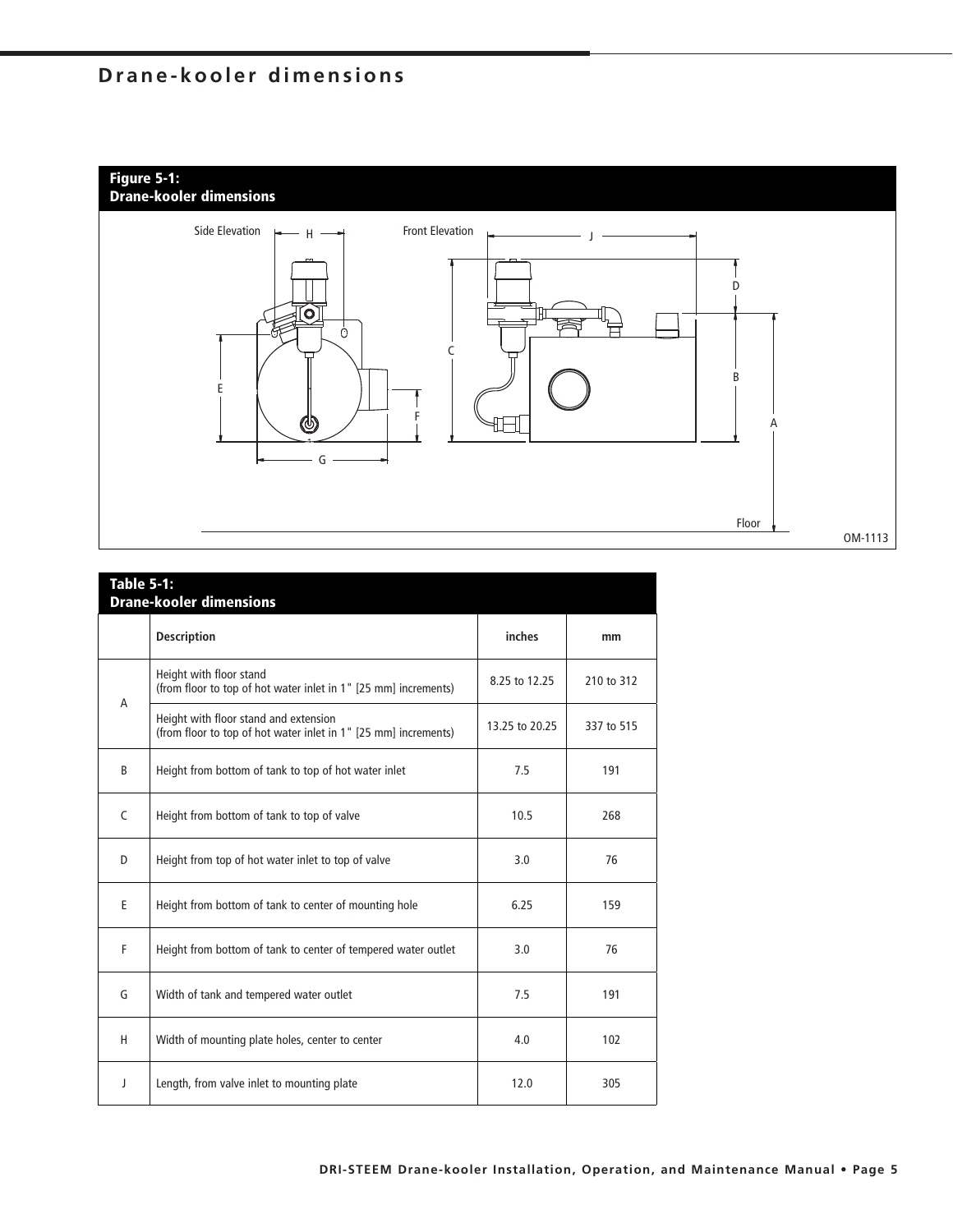### **Installation instructions**

#### **Step-by-step installation instructions**

- 1. Verify that maximum flow of hot water into the Drane-kooler does not exceed 6 U.S. gallons per minute (gpm) (22.7 L/m).
- 2. Note that there are three connections to be made to the Drane-kooler:
	- Cold water supply
	- Hot water inlet (from a humidifier or other appliance)
	- Tempered water piping to drain
- 3. Position the Drane-kooler to allow the most direct path of piping to minimize fittings (see the piping diagrams on Pages 8-9).
- 4. Position unions on all connections as close to the Drane-kooler as possible to make cleaning and maintenance easier.
- 5. Cold water supply connection instructions:
	- Cold water supply connection on valve is 3/8" (DN10) pipe thread.
	- Pipe a 3/8" (DN10) line directly to the Drane-kooler from the main water supply line.

### **To ensure adequate water pressure to the Drane-kooler, do not connect to a supply water line that is dedicated to other appliances.**

 If installing the Drane-kooler with a humidifier, do not branch off the 1/4" (DN8) cold water supply line to the humidifier.

- Verify that the supply water pressure to the valve is at least 25 psi (172 kPa) and not more than 80 psi (552 kPa).
- Install a cold water supply union as close to the Drane-kooler as possible.
- Install a cold water shut-off valve before the union in the cold water supply line.
- 6. Hot water inlet connection instructions:
	- Hot water inlet connection is 1" (DN25) pipe thread.
	- Locate a union as close to the Drane-kooler as possible
	- Run 1" (DN25) pipe as directly as possible from the hot water appliance (humidifier) to the Drane-kooler. If the piping to the hot water inlet has a horizontal run, maintain a pitch to the Drane-kooler of at least 1/8"/ft (1%).
- 7. Tempered water (to drain) connection instructions:
	- Tempered water outlet connection is 2" (DN50) pipe thread.
	- Install a union as close to the Drane-kooler as possible.
	- Run a 2" (DN50) pipe as directly as possible from the Drane-kooler to the drain. Maintain a pitch to drain of at least 1/8"/ft (1%).
	- Make sure there is a 1" (25 mm) air gap between the drain piping and the drain.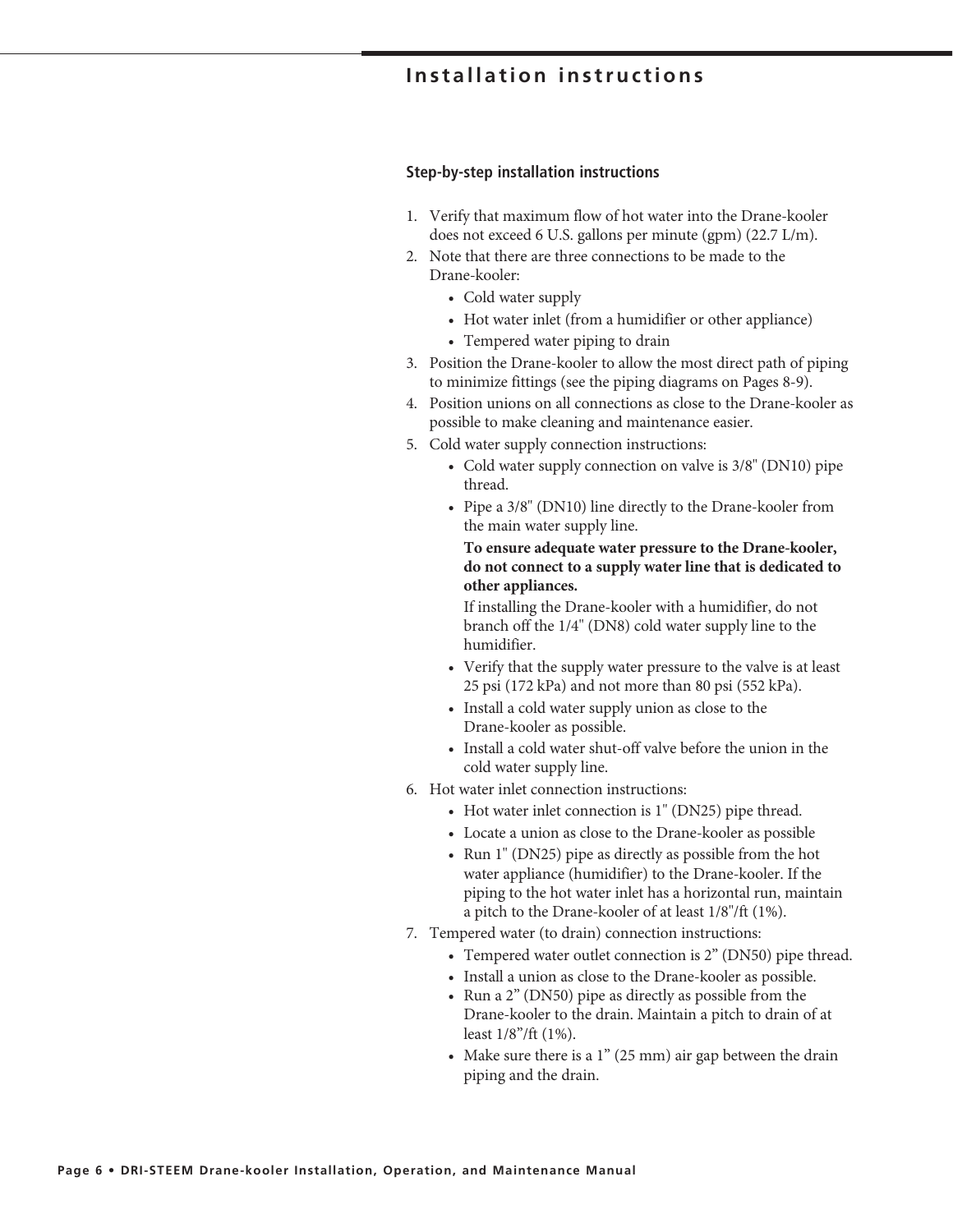### **Mounting**

### **Three mounting options**

Use one of the mounting options shown on this page to ensure that the Drane-kooler will be properly supported and not secured entirely by piping. Floor stand and suspension mount hanger assembly are ordered separately.



**Figure 7-3: Optional floor mount Figure 7-2: Optional suspension mount\*** OM-1116 **Note:** \* The optional suspension mount hanger assembly includes an L-bracket, two nuts, and two bolts that attach to the Drane-kooler. Beam clamp assembly and 1/4" threaded rod are supplied by others.

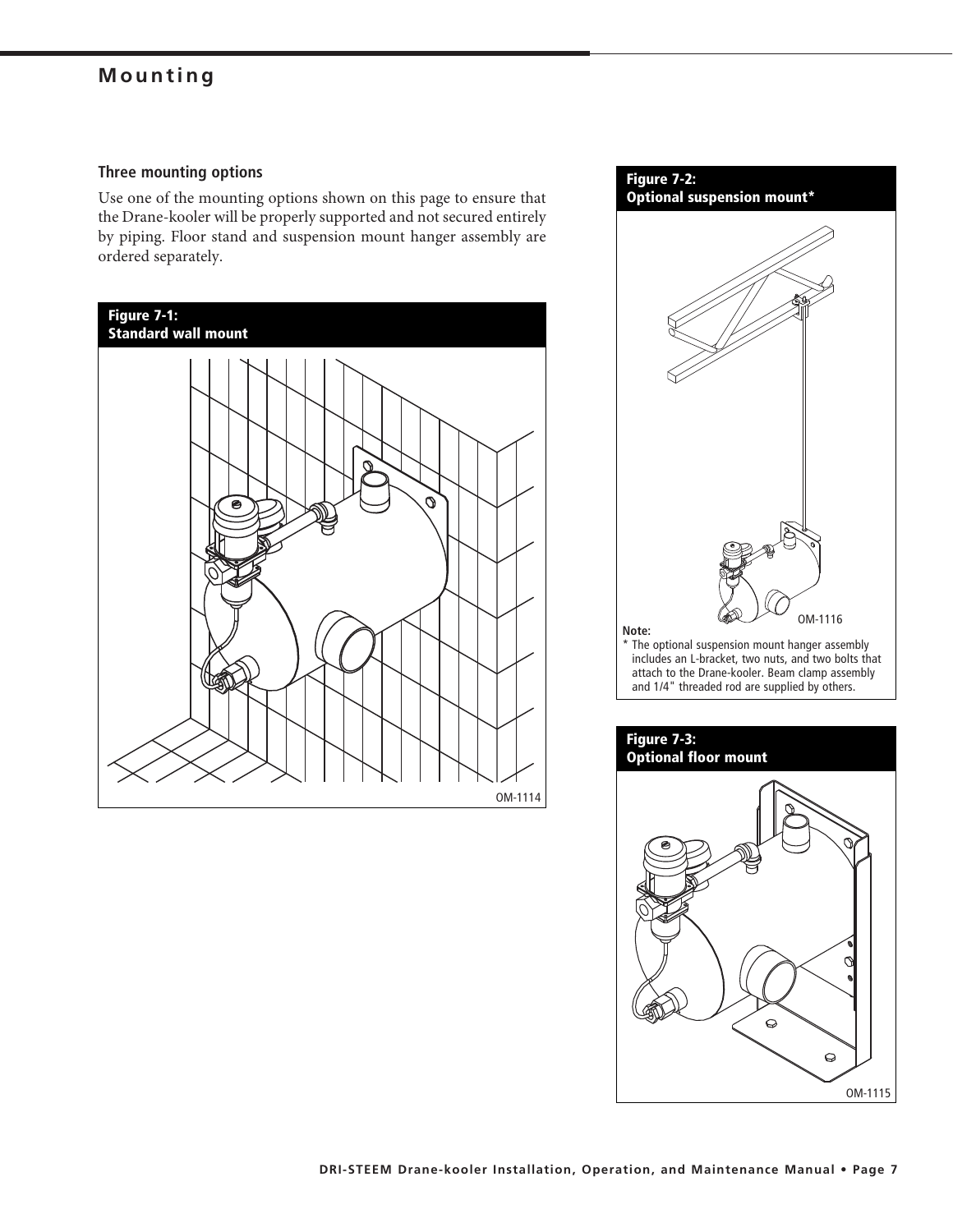### **Piping**



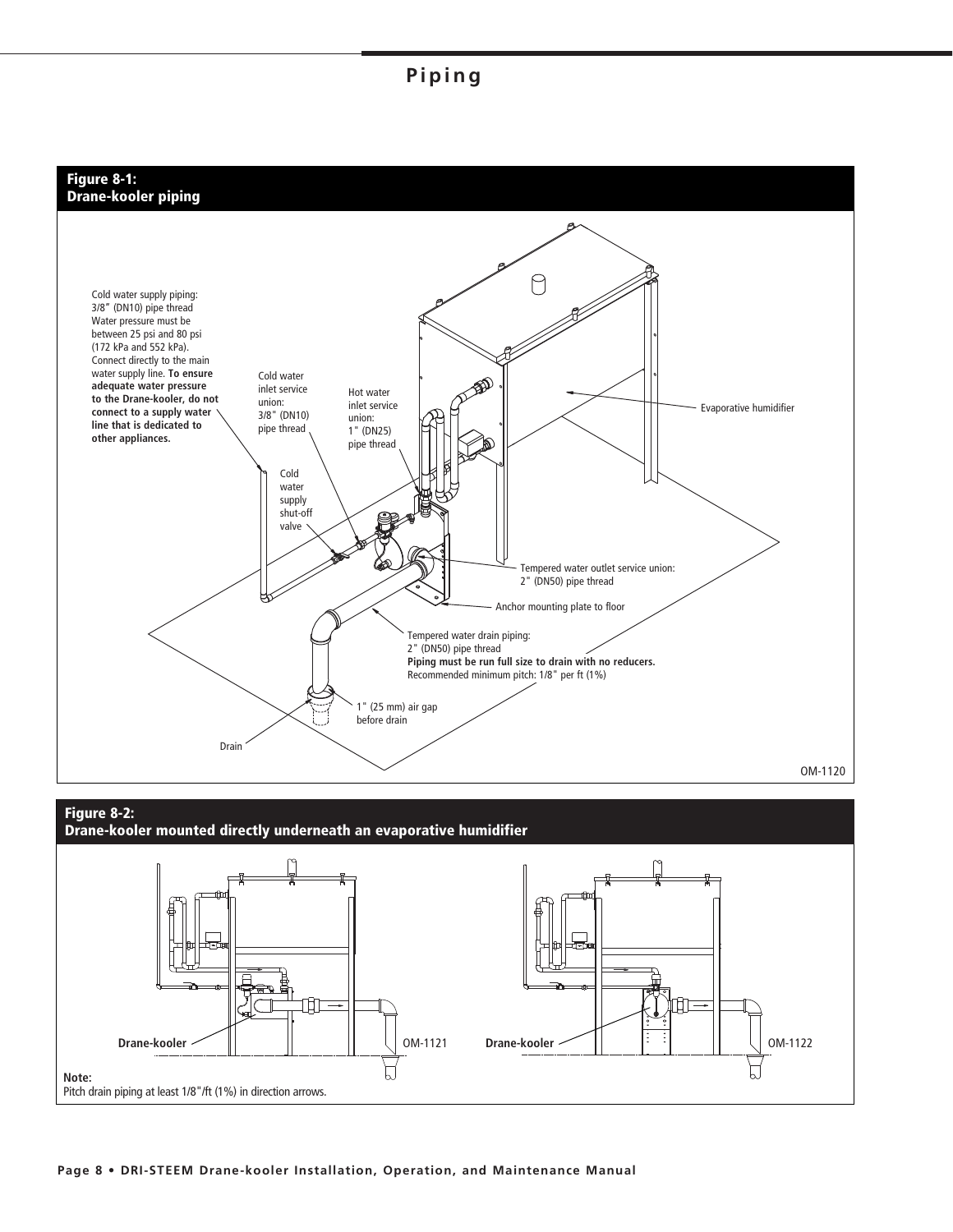### **Start-up and operating instructions**

#### **How to operate**

Once properly installed, to operate simply open the cold water supply line.

### **Principle of operation**

- 1. Hot water discharged from a humidifier or other appliance enters the Drane-kooler through piping connected to the top threaded connection. The vacuum breaker prevents backflow into potable water systems.
- 2. Cold water enters through the temperature-actuated valve. The valve and the Drane-kooler's straightforward design ensure efficient mixing of hot and cold water. The valve's sensor, located near the outlet, ensures that water leaving the Drane-kooler is less than 140 °F (60 °C)\* before entering the municipal sewer system.
- 3. Tempered water at 140 °F (60 °C)<sup>\*</sup> or less exits through the side outlet for safe discharge into a municipal sewer system or PVC pipe.

\*Please see the capacities table on Page 4.

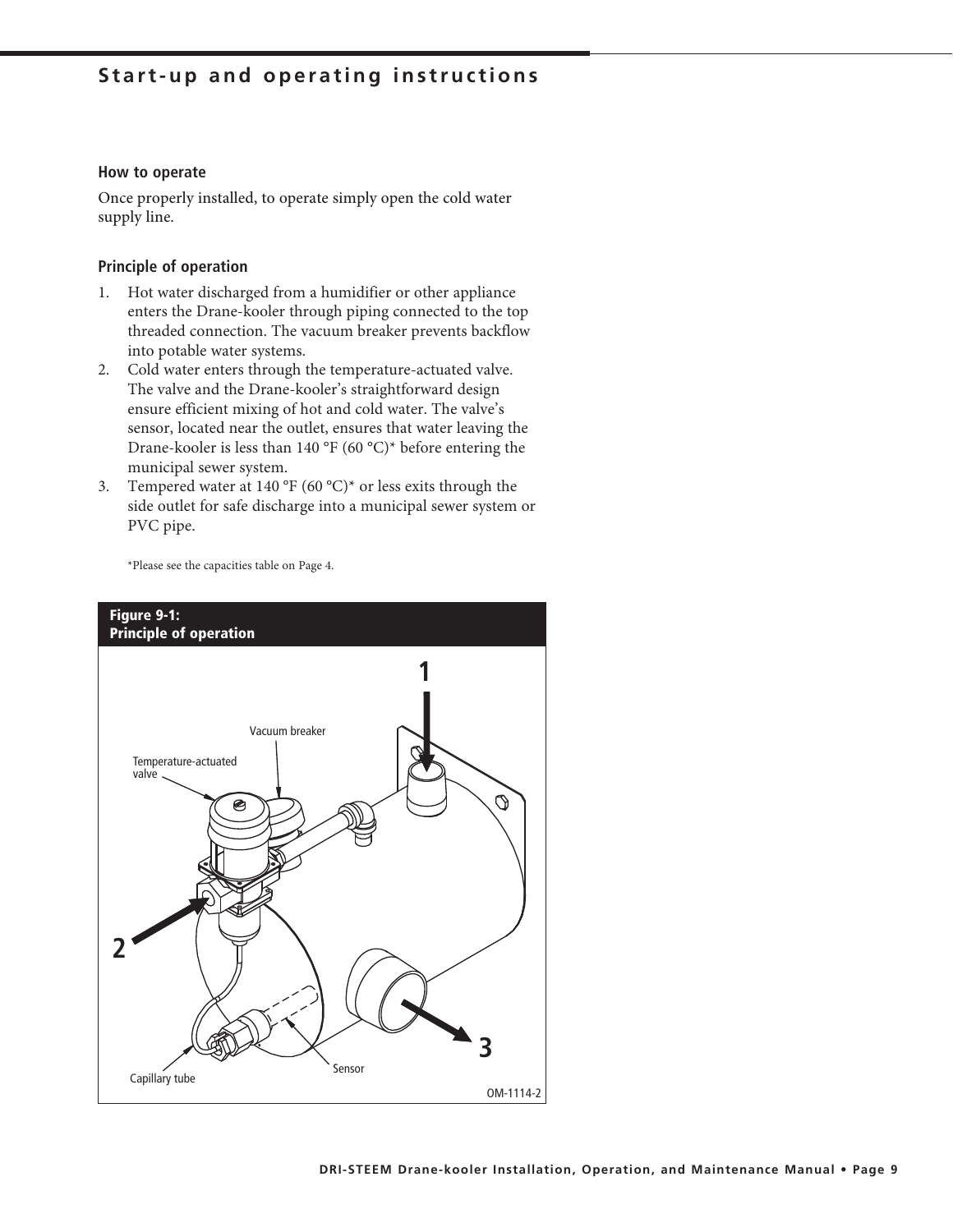### **Maintenance and troubleshooting**

#### **Step-by-step maintenance instructions**

- 1. Shut off cold water supply.
- 2. Disconnect service unions at:
	- Cold water supply inlet
	- Hot water inlet
	- Tempered water drain outlet
- 3. Remove the Drane-kooler from piping and take to a service sink. Add water and, with pipe caps or hands covering the hot water inlet and tempered water outlet, shake the Drane-kooler to dislodge mineral deposits. Dump mineral deposits and rinse.
- 4. If severe mineral accumulation has occurred, remove the thermal sensor from the Drane-kooler chamber and gently clean the sensor with an abrasive pad. Do not twist the capillary tube during removal or cleaning.
- 5. Reconnect service unions and open cold water supply valve to resume operation.

| <b>Table 10-1:</b><br><b>Troubleshooting</b>                 |                                             |                                                                                                                                                                                                                                                                                                                                                                                                              |  |
|--------------------------------------------------------------|---------------------------------------------|--------------------------------------------------------------------------------------------------------------------------------------------------------------------------------------------------------------------------------------------------------------------------------------------------------------------------------------------------------------------------------------------------------------|--|
| Problem                                                      | Possible cause                              | <b>Action</b>                                                                                                                                                                                                                                                                                                                                                                                                |  |
| Water leaving the Drane-kooler is hotter than 140 °F (60 °C) | • Mineral accumulation in mixing<br>chamber | • Remove the Drane-kooler and dislodge mineral<br>accumulation.                                                                                                                                                                                                                                                                                                                                              |  |
|                                                              | • Mineral accumulation on thermal<br>sensor | • Remove thermal sensor from Drane-kooler and gently<br>remove mineral accumulation with an abrasive pad.<br>Do not twist capillary tubing during removal or<br>cleaning.                                                                                                                                                                                                                                    |  |
|                                                              | • Valve malfunction                         | • Valve is not working properly. Replace.<br>Note: This valve is factory-set and should not need<br>adjustment.                                                                                                                                                                                                                                                                                              |  |
|                                                              | • Steam is entering the Drane-kooler        | • The Drane-kooler is designed to handle hot water and<br>hot condensate. If a large amount of steam enters<br>the Drane-kooler it is likely that discharge water<br>temperatures will be greater than 140 °F (60 °C).<br>Check P-traps on humidifier or other appliance to<br>ensure that the P-traps have the proper depth and are<br>working properly to prevent steam from entering the<br>Drane-kooler. |  |
| Makes a loud popping or crackling noise                      | • Steam is entering the Drane-kooler        | • If steam is entering the Drane-kooler, the introduction<br>of cold water through the valve will cause the steam<br>to collapse and make a popping or crackling sound.<br>Check P-traps on humidifier or other appliance to<br>ensure that the P-traps have the proper depth and are<br>working properly.                                                                                                   |  |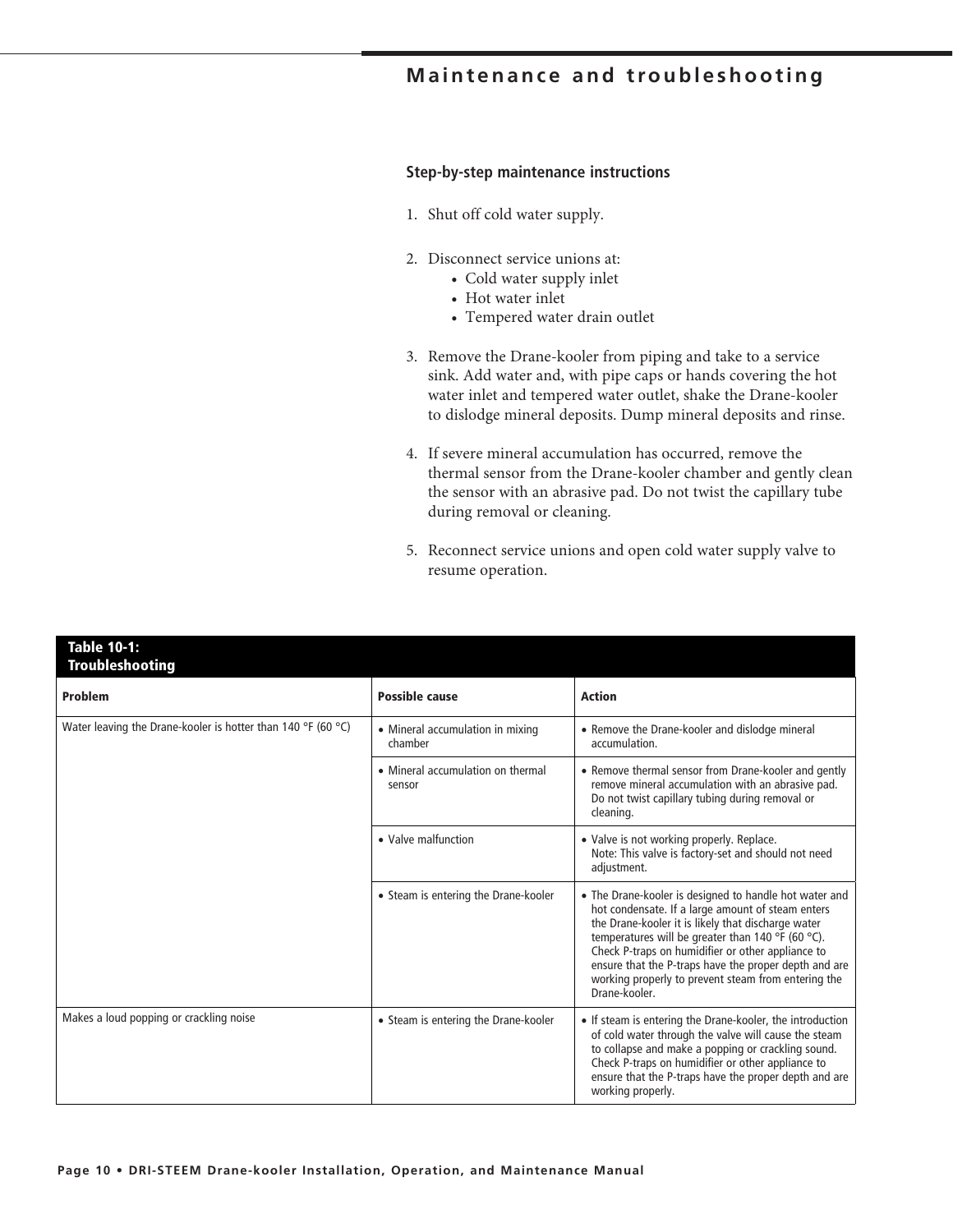### **Replacement parts**

**Figure 11-1: Replacement parts**



| <b>Table 11-1:</b><br><b>Model DK-12 replacement parts</b> |                                     |                    |  |
|------------------------------------------------------------|-------------------------------------|--------------------|--|
| <b>Item</b>                                                | <b>Description</b>                  | <b>Part number</b> |  |
| 1                                                          | Drane-kooler weldment, Model DK-12  | 167001-020         |  |
| 2                                                          | Elbow, 1/4" pipe thread brass       | 250701-001         |  |
| 3                                                          | Nipple, 1/4" pipe thread x 4" brass | 250212-004         |  |
| 4                                                          | Bushing, 3/8" x 1/4" hex reducer    | 203550-001         |  |
| 5                                                          | Valve, non-electric self-actuating  | 505090-001         |  |
| 6                                                          | Valve, 1/2" N36 vacuum relief       | 320400             |  |
| 7                                                          | Floor stand assembly                | 185110             |  |
| 8                                                          | Suspension mount hanger assembly    | 185100             |  |